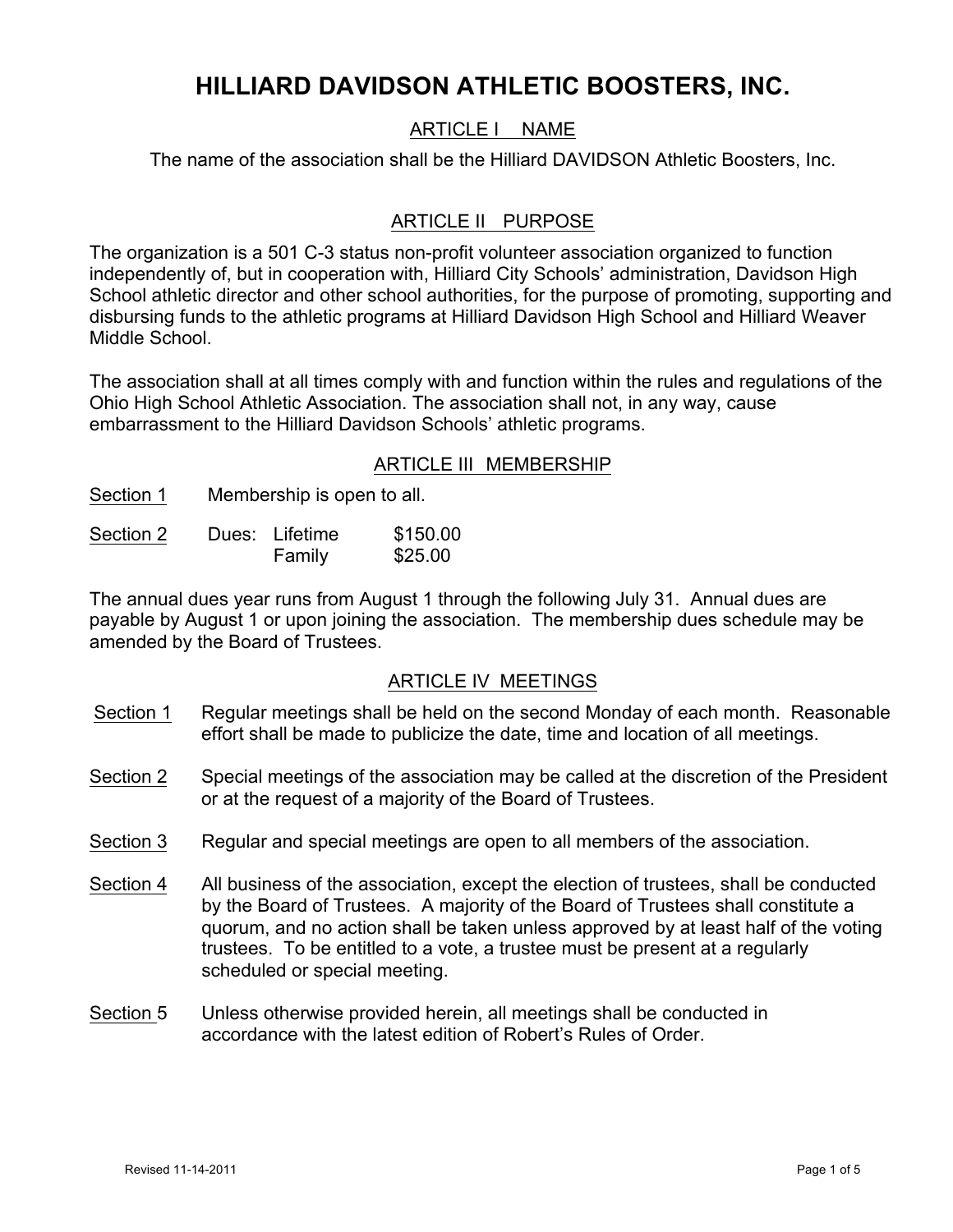# ARTICLE V TRUSTEES

- Section 1 The Board of Trustees shall consist of no less than twenty-four (24) members of the association. The trustees shall serve without compensation. A Nominating Committee shall prepare a slate of nominees as trustees to be elected by the members of the association who are in good standing as determined by the Treasurer. Additional nominees may be made from the floor. The election shall be held at the April meeting of the Association. The immediate past president of the association shall serve as adviser to the Board of Trustees.
- Section 2 The one (1) year term for the newly elected trustees shall commence with the May meeting following the April election and expire one (1) year later. The transition period following the April election and the May meeting shall be used to allow for an orderly transfer of responsibilities between trustees.
- Section 3 The Board of Trustees shall consist of twenty-three (23) varsity sport representatives, one (1) middle school representative and up to five at-large trustees. The varsity sport and middle school trustees shall represent their respective sport or middle school at meetings of the association and serve as a liaison between the sport or school and the association. At-large trustees shall represent the membership at large at meetings of the association. A listing of those bodies represented by a voting trustee is as follows:
	- 1. Boys Basketball 13. Girls Tennis
	- 2. Girls Basketball 14. Gymnastics
	-
	- 4. Boys Soccer 16. Boys Track
	- 5. Girls Soccer 17. Girls Track
	-
	-
	-
	-
	- 10. Boys Cross Country 22. Swimming/Diving
	- 11. Girls Cross Country 23. Cheerleading
	-
- 
- 
- 3. Football 15. Wrestling
	-
	-
- 6. Baseball 18. Boys Lacrosse
- 7. Softball 19. Girls Lacrosse
- 8. Boys Golf 20. Boys Volleyball
- 9. Girls Golf 21. Girls Volleyball
	-
	-
- 12. Boys Tennis 24. Weaver Middle School
- Section 4 Each elected trustee shall designate an alternate member of the association who is in good standing as determined by the Treasurer and who, in the trustee's absence, shall act on behalf of and in the same capacity as the trustee at any regularly scheduled or special meeting of the association.
- Section 5 The Board of Trustees shall have the exclusive control and management of the business, funds, and property, if any, of the association. In any action to disburse funds of the association, the Board of Trustees shall give consideration to the participation of the varsity sport or middle school in the business of the association.
- Section 6 If an elected trustee or designee misses three (3) or more meetings during a year, the trustee may be subject to dismissal by a vote of a majority of the Board of Trustees. The trustee who is subject to the dismissal action shall not have a vote on such dismissal. Upon dismissal, the elected trustee's position on the Board of Trustees shall be considered vacated.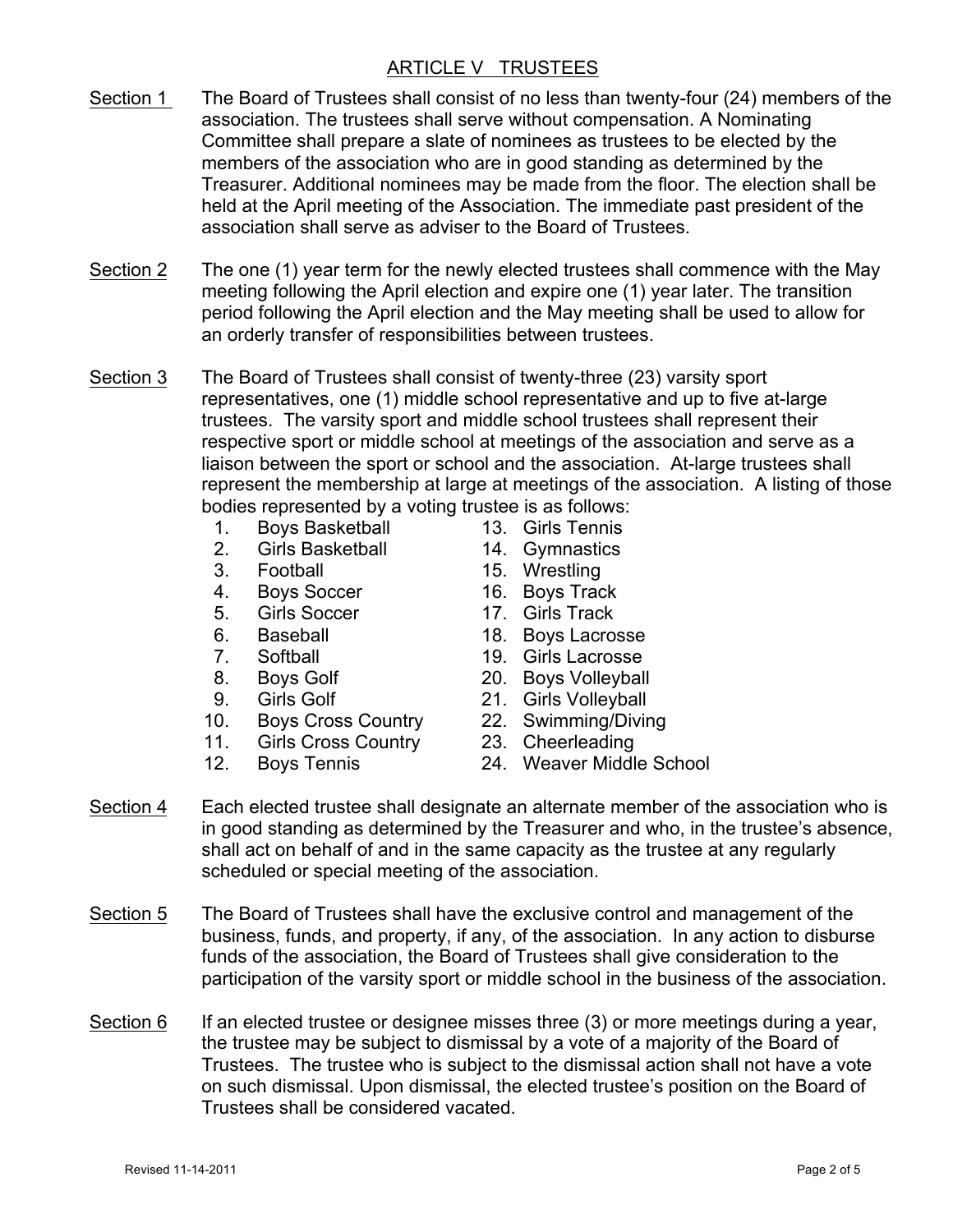#### ARTICLE V TRUSTEES - continued

Section 7 Vacancies on the Board of Trustees occurring after an election shall be filled by a vote of the majority of the Board of Trustees. The newly appointed trustees shall serve the existing term of the position being filled. Terms will begin immediately upon being appointed.

## ARTICLE VI OFFICERS

The Board of Trustees shall elect a President, Vice President, Secretary and Treasurer. Officers of the association must be members of the Board of Trustees. Officers shall be elected annually by a vote of the majority of the Board of Trustees at the May meeting following the election of the trustees. Except as otherwise noted herein, they shall hold office for one (1) year or until their successors are elected and qualified. The one (1) year term shall commence with the June meeting following the election and expire one (1) year later. The transition period following the May election and the June meeting shall be used to allow for an orderly transfer of responsibilities and duties between officers.

## ARTICLE VII DUTIES OF THE PRESIDENT

- Section 1 The President shall be the chief executive officer and the head of the Hilliard Davidson Athletic Boosters, Inc. The President shall execute the will of the association and the Board of Trustees, and enforce the By-Laws.
- Section 2 The President shall preside at all meetings of the association and the Board of **Trustees**
- Section 3 The President shall make an annual report at the April meeting of the association showing the progress and conditions of the affairs of the association.
- Section 4 The President shall be an ex-officio member of all committees.
- Section 5 The President shall appoint the chairpersons of all standing and special committees, unless otherwise provided herein.

## ARTICLE VIII DUTIES OF THE VICE-PRESIDENT

The Vice-president shall perform the duties of the President during the absence of the President or the inability of the President to perform the duties as specified in the By-laws, and such other duties as may be required by the Board of Trustees.

## ARTICLE IX DUTIES OF THE SECRETARY

- Section 1 The Secretary shall attend all meetings of the association and the Board of Trustees, and keep an accurate record of these meetings. This record shall be and remain the property of the association.
- Section 2 The Secretary shall keep a roll of the membership, conduct all correspondence, give all notices as required by the By-laws or the Board of Trustees and perform other duties as directed by the President.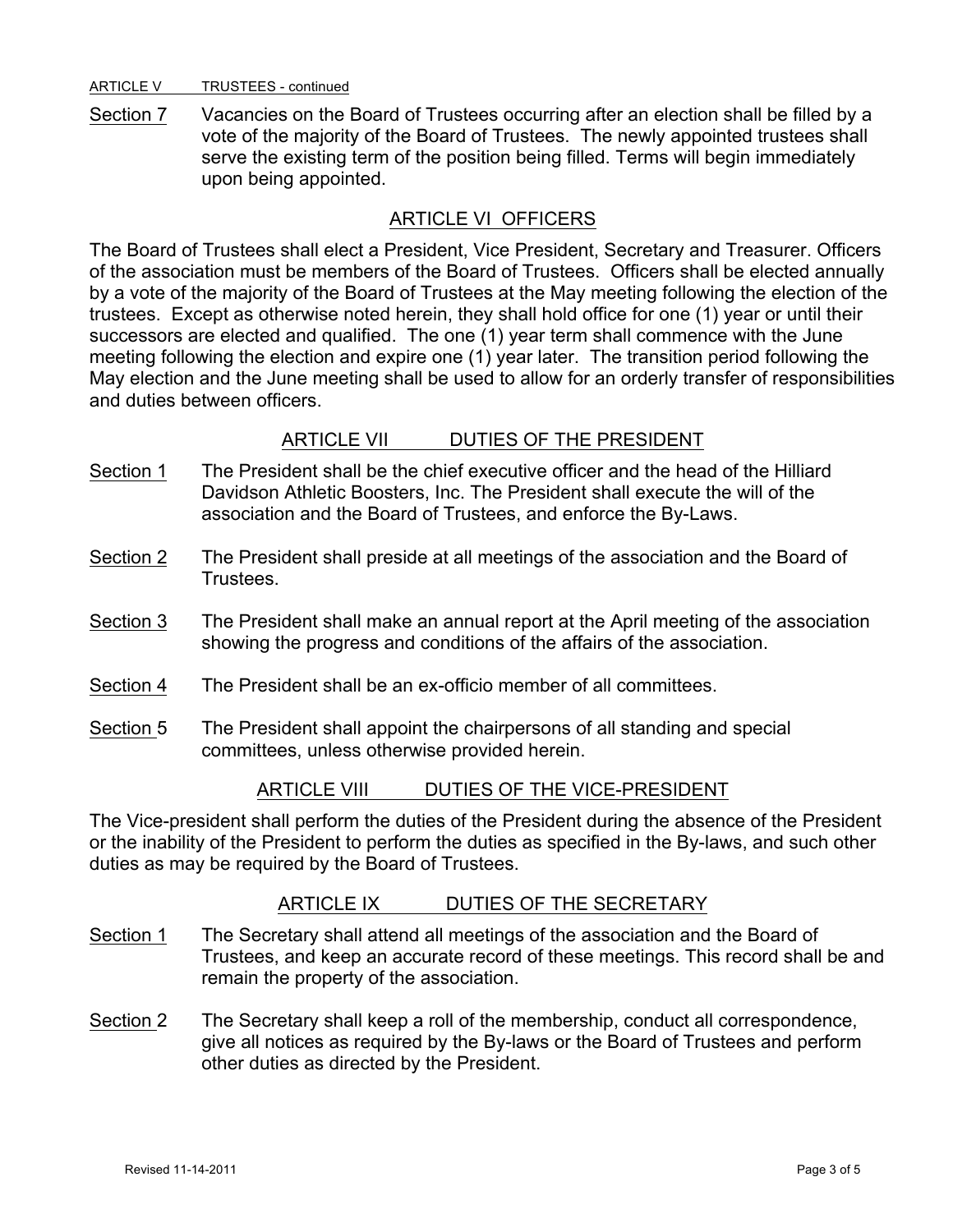# ARTICLE X DUTIES OF THE TREASURER

- Section 1 The Treasurer shall have charge of all funds belonging to the association, and shall deposit all funds received in such bank or banks as approved by the Board of Trustees. The Treasurer shall make all disbursements as authorized by the Board of Trustees. All disbursements in an amount greater than \$250 shall require the signatures of the President and the Treasurer. The Treasurer shall keep records of all receipts and disbursements in permanent record books which shall be and remain the property of the association.
- Section 2 The Treasurer shall render an account of all transactions of the association, prepare a report reconciling the association's accounts and noting its financial position on a monthly basis, and provide the same to the officers of the association upon completion and to all board members at regularly scheduled meetings. The Treasurer shall file all required tax returns in a timely manner, and prepare such other reports as required from time to time by the Board of Trustees.
- Section 3 The Treasurer shall serve as the chairperson of the Finance Committee.

#### ARTICLE XI COMMITTEES

The Board of Trustees and/or the President of the association may create standing or special committees with such power and duties as the Board of Trustees and/or President may determine. The President of the association shall appoint the chairpersons of all standing committees and special committees, unless otherwise provided herein.

Section 1 The following committees shall be considered standing committees of the association:

Membership Committee **Concessions** Committee Nominating Committee **Planning Committee** Publicity Committee **Awards** Committee Sports Program Committee **Audit Committee** Finance Committee **Spirit Committee** Spirit Committee

#### ARTICLE XII DUTIES OF THE STANDING COMMITTEES

Section 1 Membership Committee

- 1. Conduct a fall membership campaign.
- 2. Maintain and update a list of Association members.
- Section 2 Nominating Committee
	- 1. Select nominees for the election of trustees and officers.
	- 2. Maintain a full Board of Trustees.
- Section 3 Publicity Committee
	- 1. Publicize to both the school community and community at-large the activities and events of the association.
	- 2. Publish and circulate to the membership a periodic newsletter.

Section 4 Sports Program Committee

1. Coordinate the creation and sale of sports programs, and where applicable, solicit advertising for use within the sports programs.